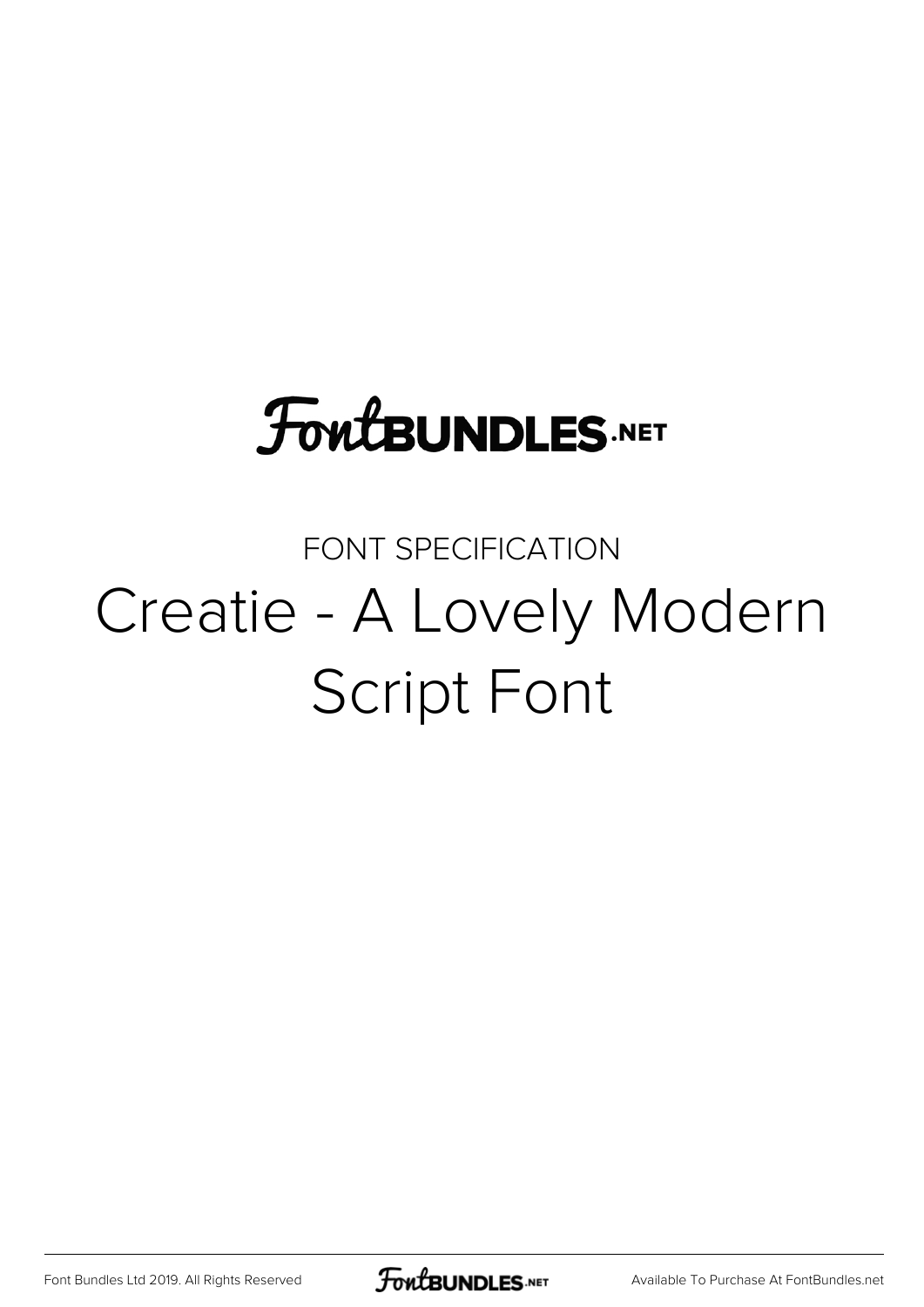#### Creatie - Regular

**Uppercase Characters** 

### $\mathcal{A}\mathcal{B}\mathcal{C}\mathcal{D}\mathcal{F}\mathcal{F}\mathcal{G}\mathcal{H}$ 9 J K L M N O P Q R S TU V W X Y Z

Lowercase Characters

 $\boldsymbol{a} \boldsymbol{b} \boldsymbol{c} \boldsymbol{d} \boldsymbol{e}$  for  $\boldsymbol{c}$  is the unity for  $\boldsymbol{c}$  we use  $\boldsymbol{x}$  $yz$ 

**Numbers** 

#### 0123456789

Punctuation and Symbols

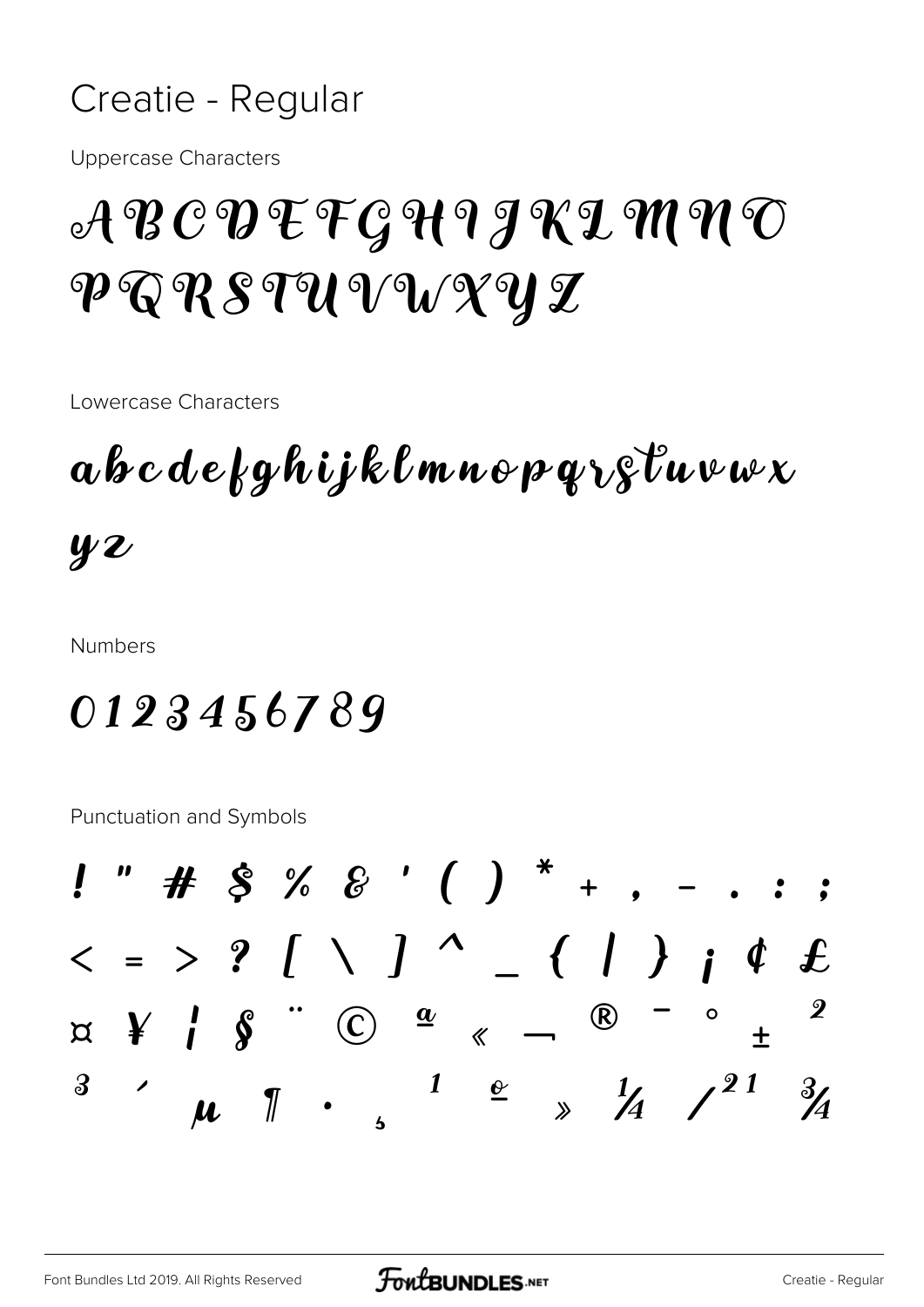All Other Glyphs

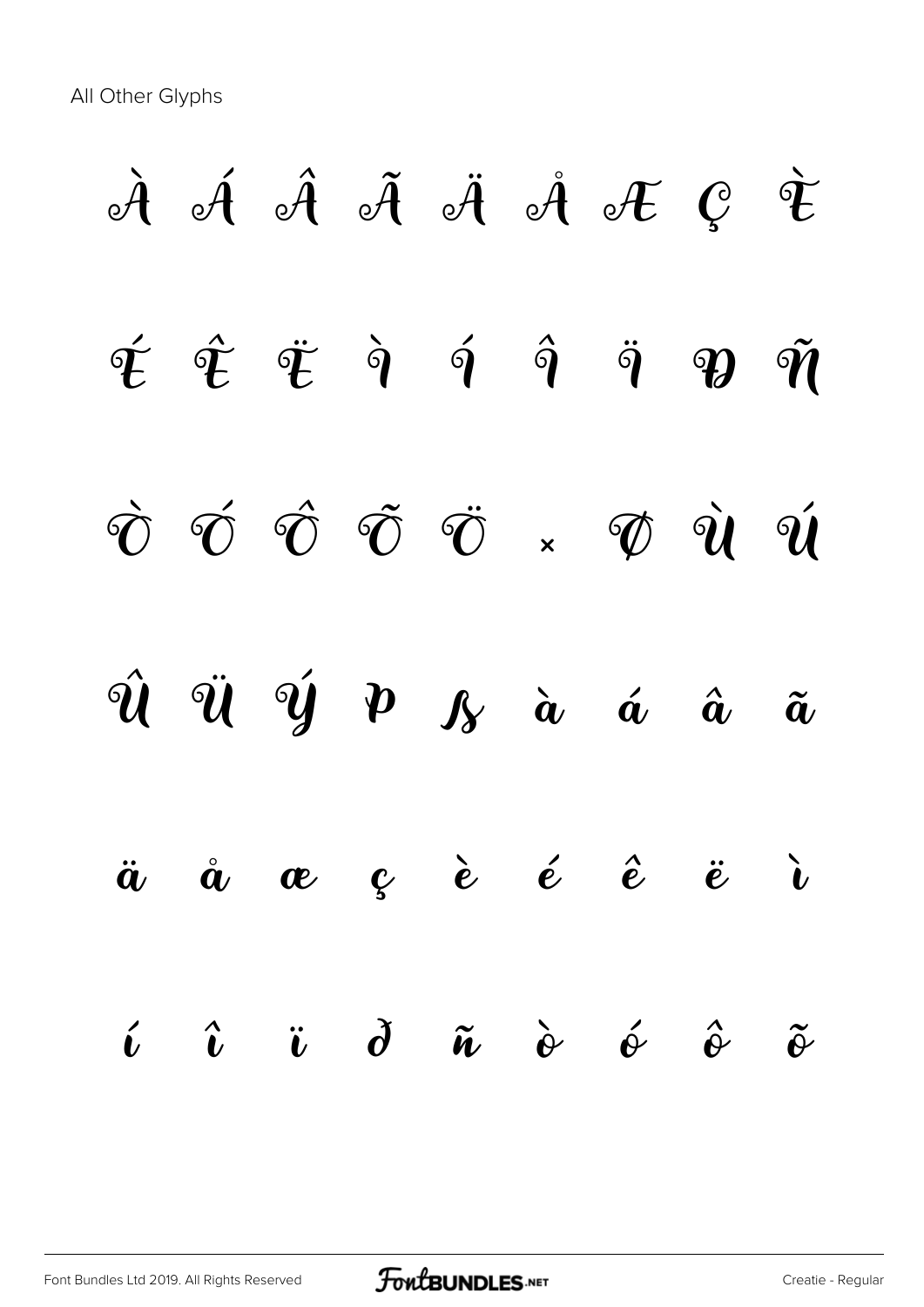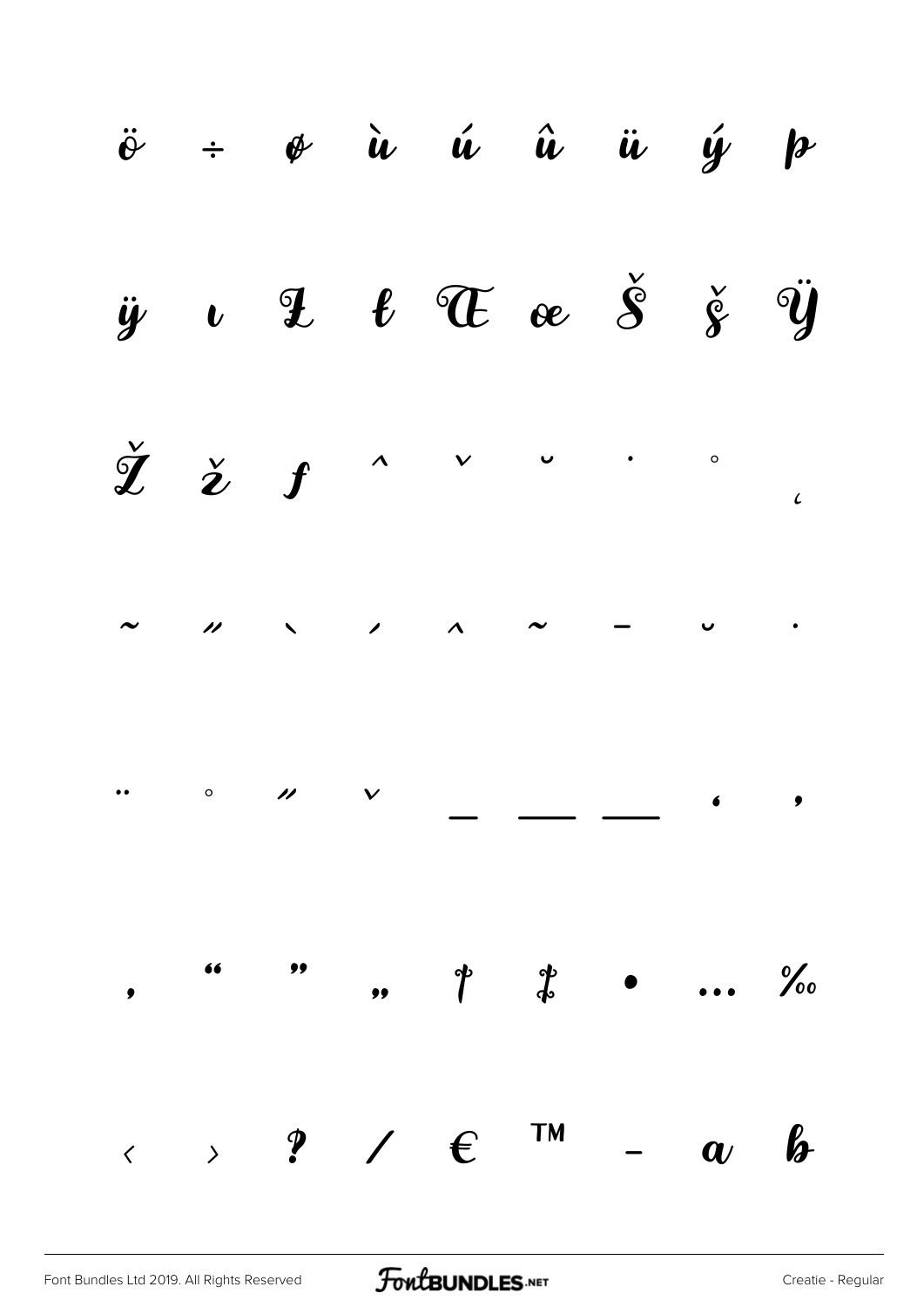|  |  | $c\,$ d $e\,$ f $g\,$ h i $j\,$ k                                                      |  |  |
|--|--|----------------------------------------------------------------------------------------|--|--|
|  |  | $l$ m n o p q $v$ $s$ $t$                                                              |  |  |
|  |  | $w \quad v \quad w \quad x \quad y \quad z \quad a \quad b \quad c$                    |  |  |
|  |  | $d \quad e \quad b \quad g \quad h \quad i \quad j \quad k \quad \ell$                 |  |  |
|  |  | $m \quad n \quad o \quad p \quad q \quad r \quad s \quad t \quad u$                    |  |  |
|  |  | $\begin{array}{ccccccccccccccccccccc}\nv & w & x & y & z & t & v & s & s\n\end{array}$ |  |  |
|  |  | ææœe øø e f p                                                                          |  |  |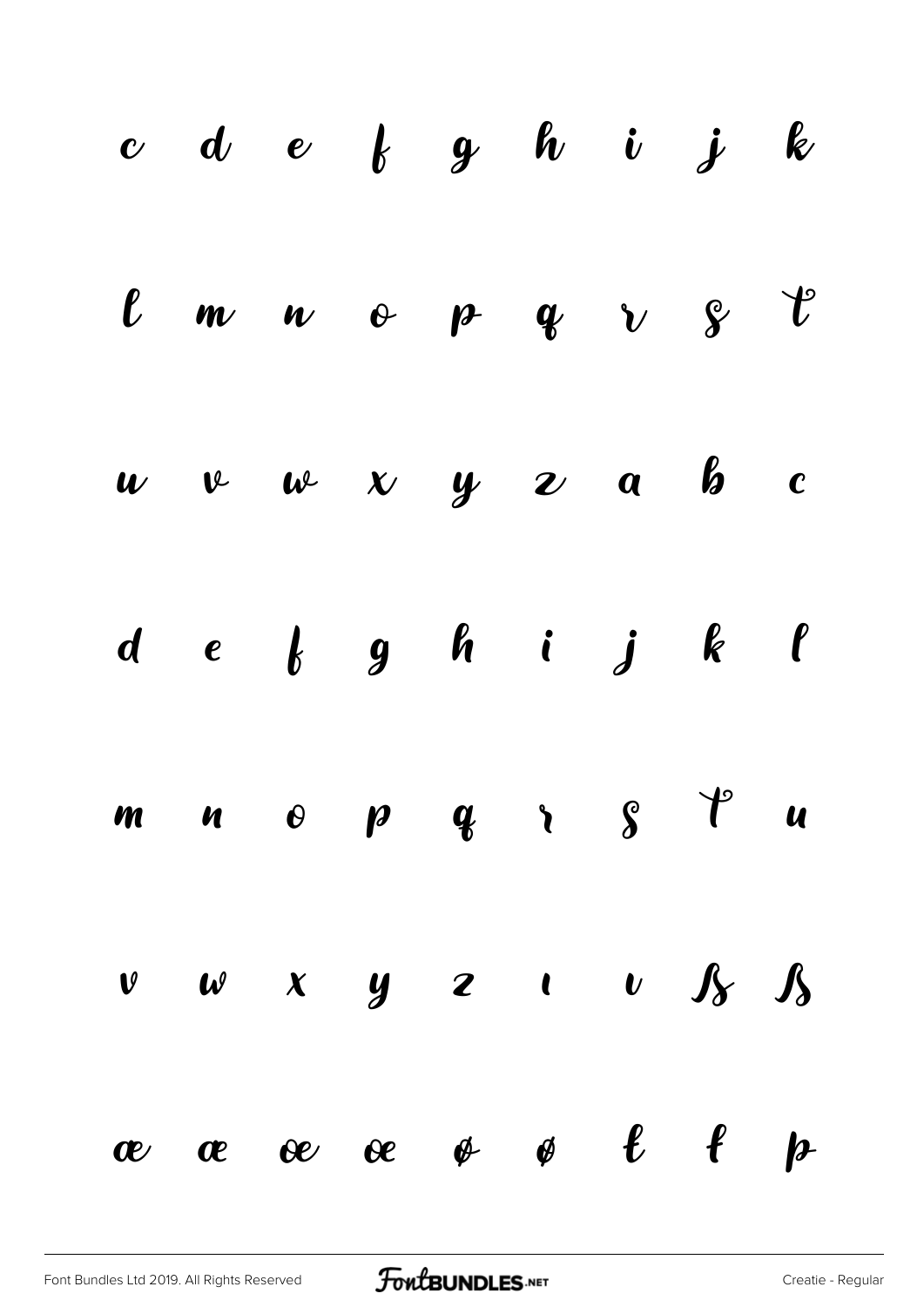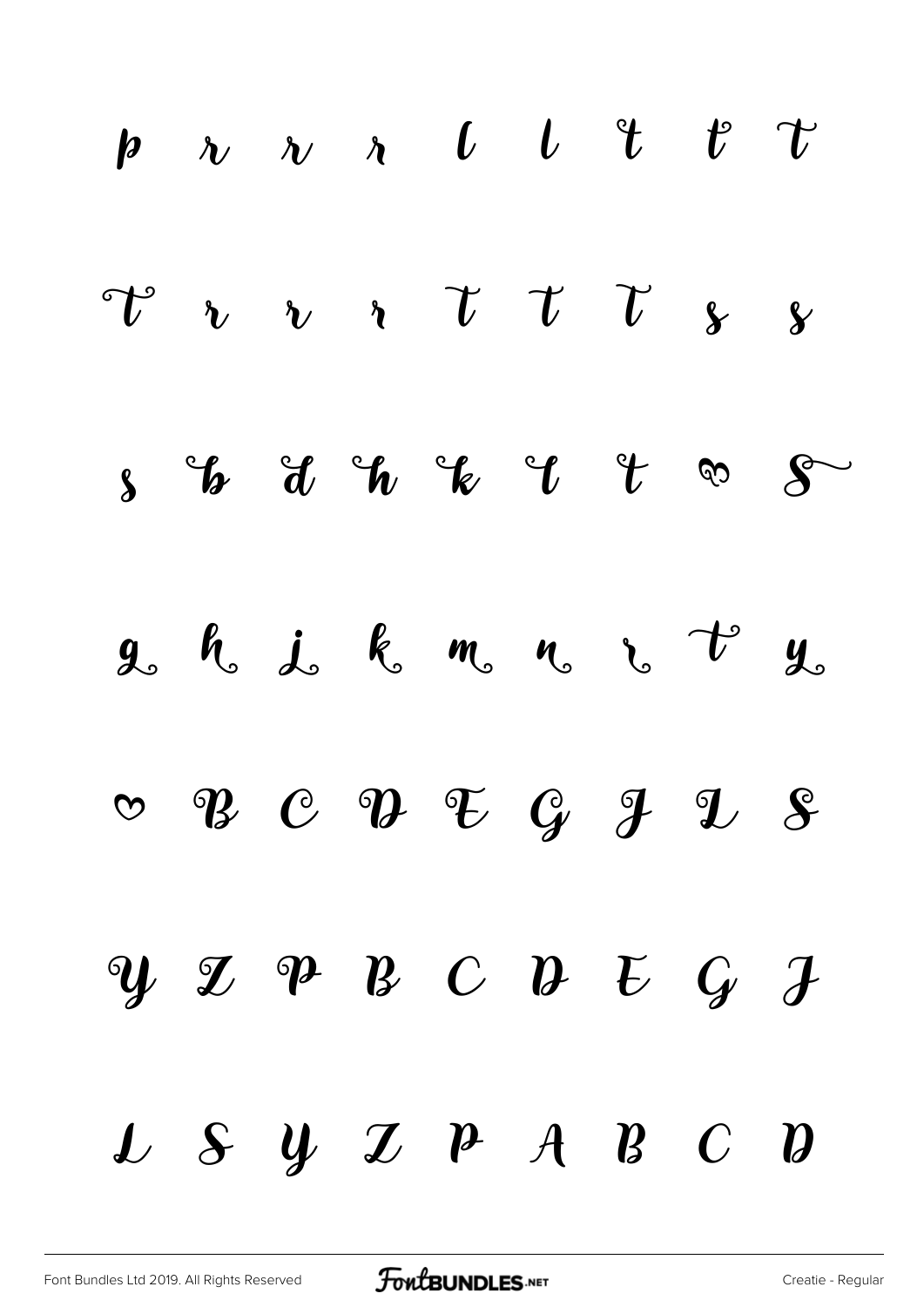# $E F G H I J K L M$  $M$   $\overline{O}$   $P$   $\overline{Q}$   $R$   $S$   $T$   $U$   $V$  $V X Y Z E D D L E$  $a$  b c d e p g h v  $\dot{J}$   $\dot{\mathcal{E}}$   $\dot{\mathcal{E}}$   $\mathcal{D}$   $\dot{\mathcal{W}}$   $\dot{\mathcal{W}}$   $\dot{\mathcal{O}}$   $\dot{\mathcal{P}}$   $\dot{\mathcal{Q}}$   $\dot{\mathcal{V}}$  $\mathcal{S}$   $\mathcal{C}$   $\omega$   $\omega$   $\omega$   $\chi$   $\psi$   $\mathcal{D}$   $\mathcal{O}$  $a$  be code es fogo ho is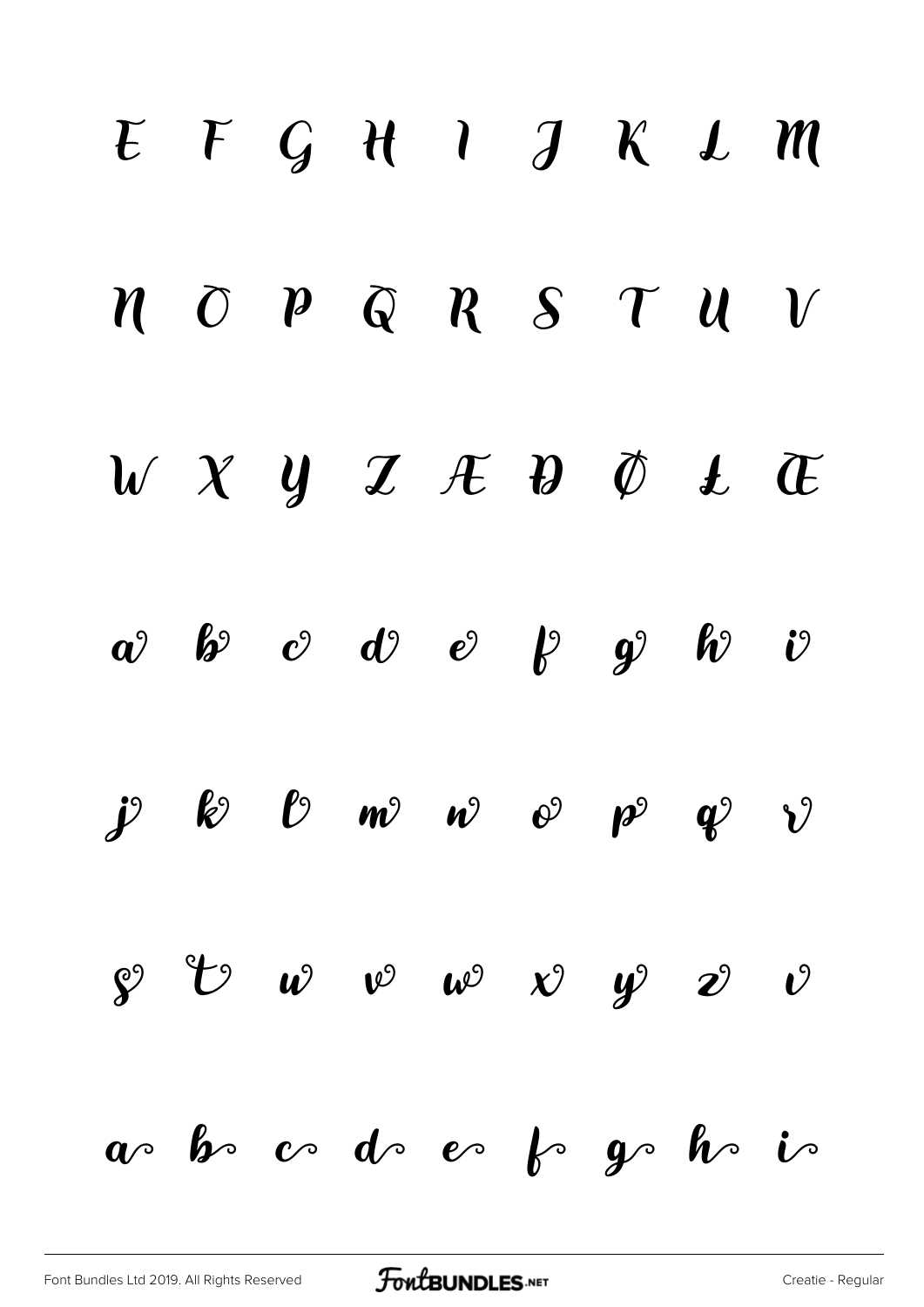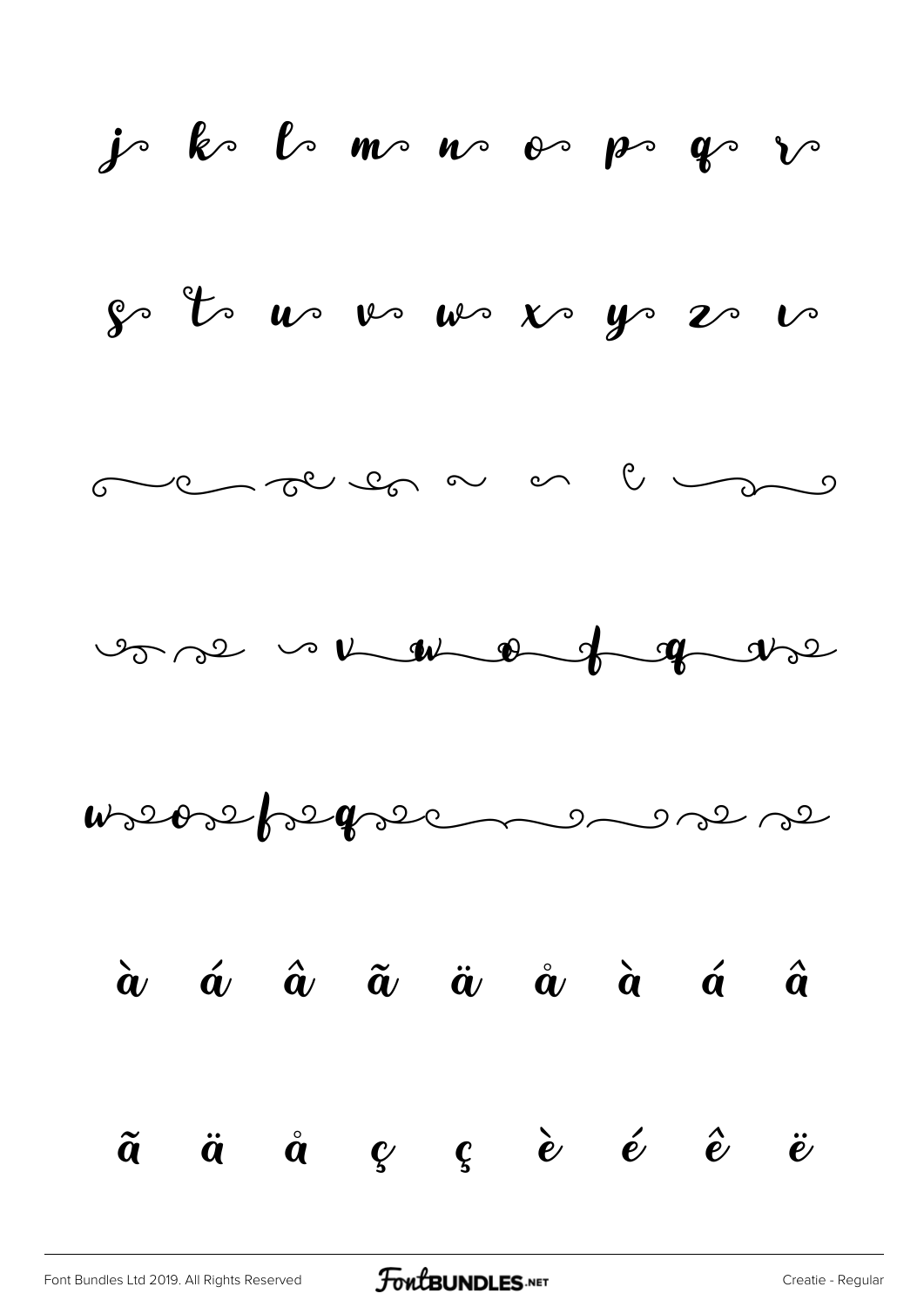|  | $\begin{array}{ccccccccccccccccc}\n\hat{e} & \hat{e} & \hat{e} & \hat{e} & \hat{v} & \hat{v} & \hat{v} & \hat{v} & \hat{v}\n\end{array}$                                    |  |  |  |
|--|-----------------------------------------------------------------------------------------------------------------------------------------------------------------------------|--|--|--|
|  | $\hat{i}$ $\hat{i}$ $\hat{u}$ $\hat{u}$ $\hat{v}$ $\hat{v}$ $\hat{v}$ $\hat{v}$                                                                                             |  |  |  |
|  | $\ddot{\theta}$ $\dot{\theta}$ $\dot{\theta}$ $\ddot{\theta}$ $\ddot{\theta}$ $\ddot{\theta}$ $\dot{u}$ $\dot{u}$ $\dot{u}$                                                 |  |  |  |
|  | <i>i</i> i i î i $\check{g}$ $\check{g}$ i $\check{g}$                                                                                                                      |  |  |  |
|  | $\dot{y}$ $\ddot{y}$ $\dot{z}$ $\dot{z}$ $\dot{\zeta}$ $\dot{\zeta}$ $\ddot{\zeta}$ $\ddot{\zeta}$                                                                          |  |  |  |
|  | $\ddot{y}$ $\dot{\alpha}$ $\acute{\alpha}$ $\hat{\alpha}$ $\ddot{\alpha}$ $\ddot{\alpha}$ $\ddot{\alpha}$ $\dot{\alpha}$ $\dot{\alpha}$ $\dot{\alpha}$ $\dot{\alpha}$       |  |  |  |
|  | $\hat{\bm{a}}$ $\sim$ $\tilde{\bm{a}}$ $\sim$ $\hat{\bm{a}}$ $\sim$ $\hat{\bm{a}}$ $\sim$ $\hat{\bm{c}}$ $\hat{\bm{c}}$ $\sim$ $\hat{\bm{c}}$ $\hat{\bm{c}}$ $\hat{\bm{c}}$ |  |  |  |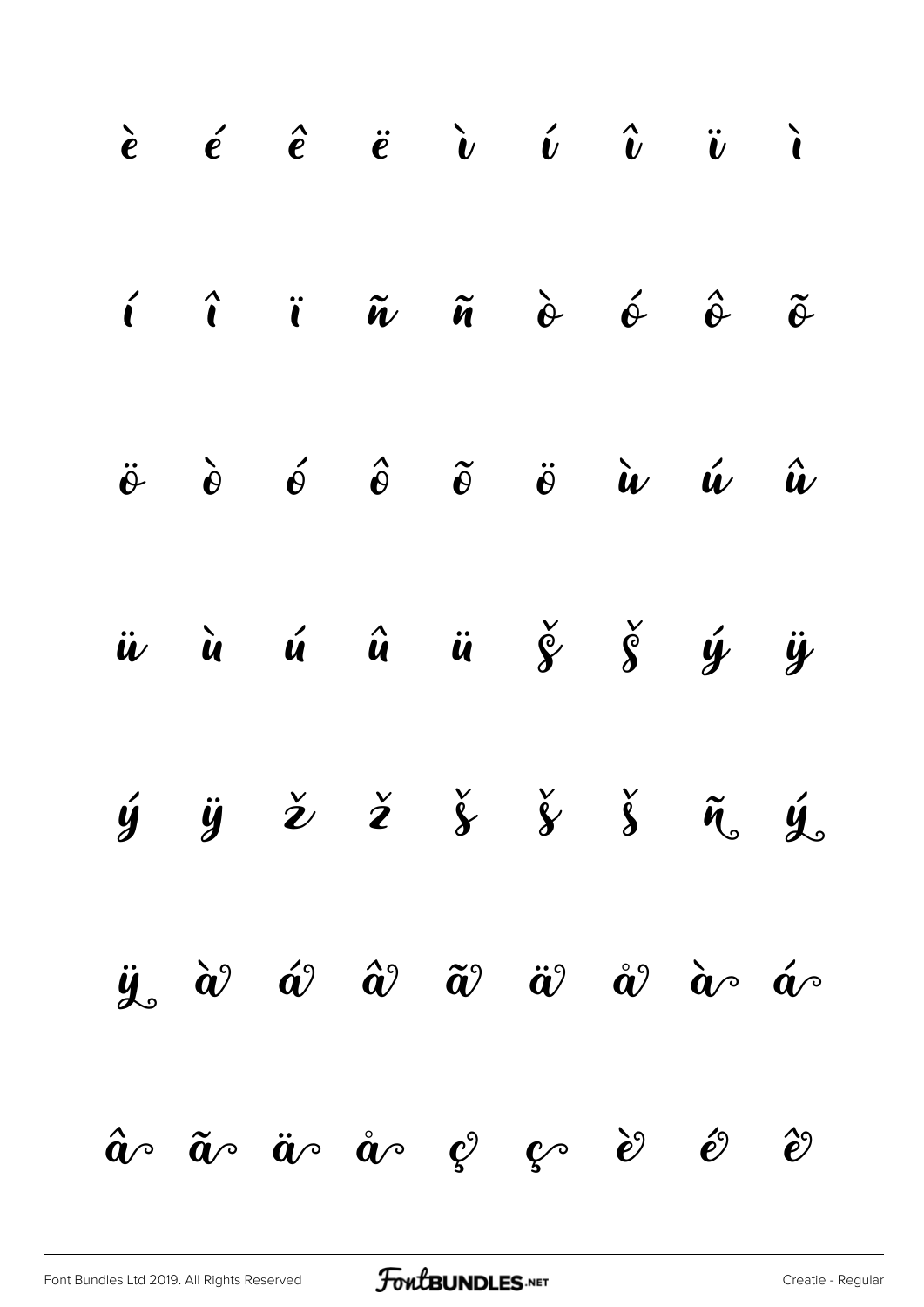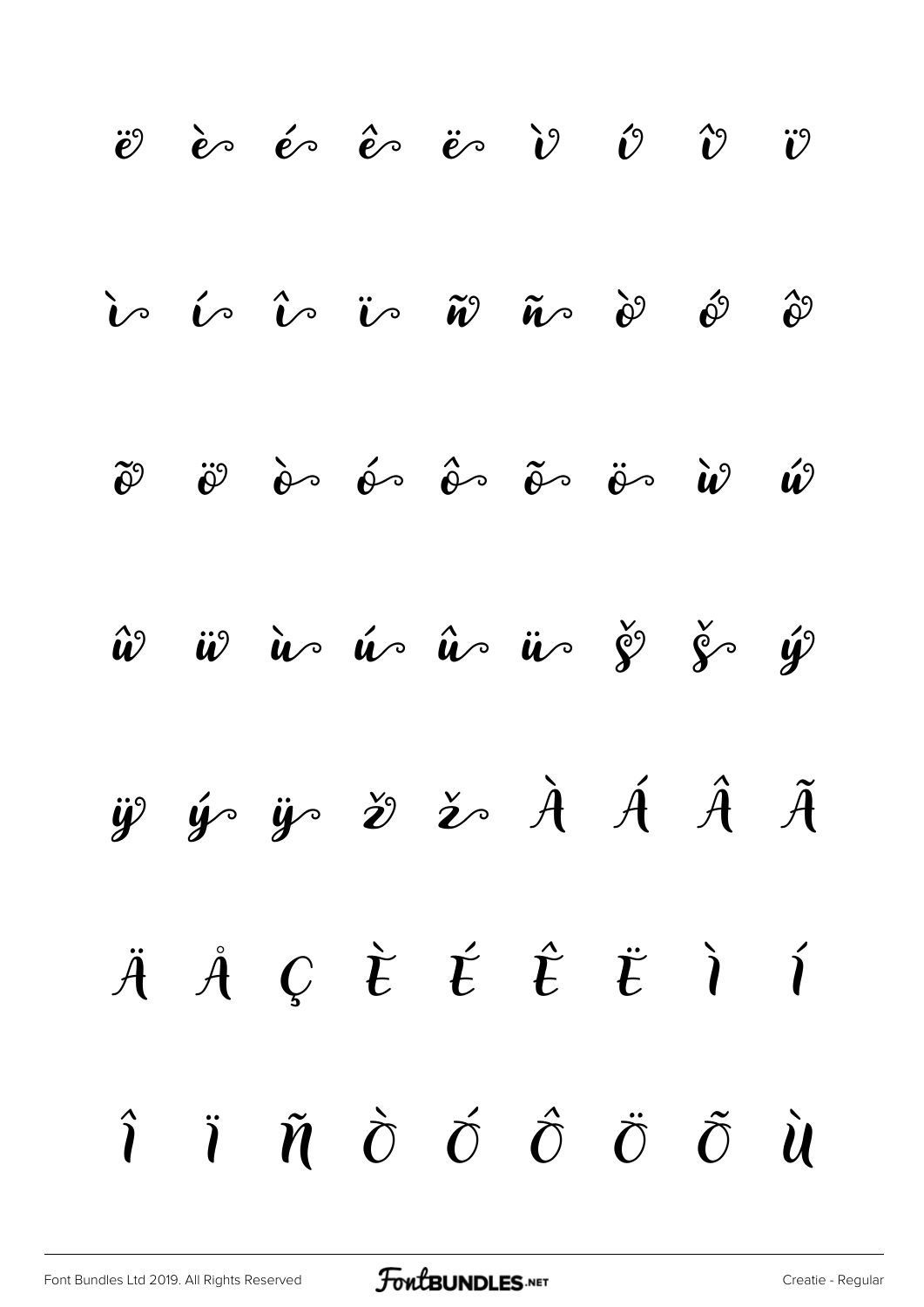ú û ü ý ÿ š ž ę ž É Ť Ť Š Ý Ÿ Ž Ç Ù  $\acute{t}$   $\acute{t}$   $\acute{t}$   $\acute{s}$   $\acute{y}$   $\ddot{y}$   $\mathring{z}$   $\mathscr{S}$   $\mathscr{V}$   $\mathscr{S}$   $\ddot{t}$  $St^{\circ}$   $St^{\circ}$  Th  $u$  arr ax dx err  $W$ fi fl ffi ffl ft in ie tt tt Il Il Ili oo orr pp  $s\$  ss  $s\$  $w$  if  $w$  if  $w$  we as  $w$  if  $w$